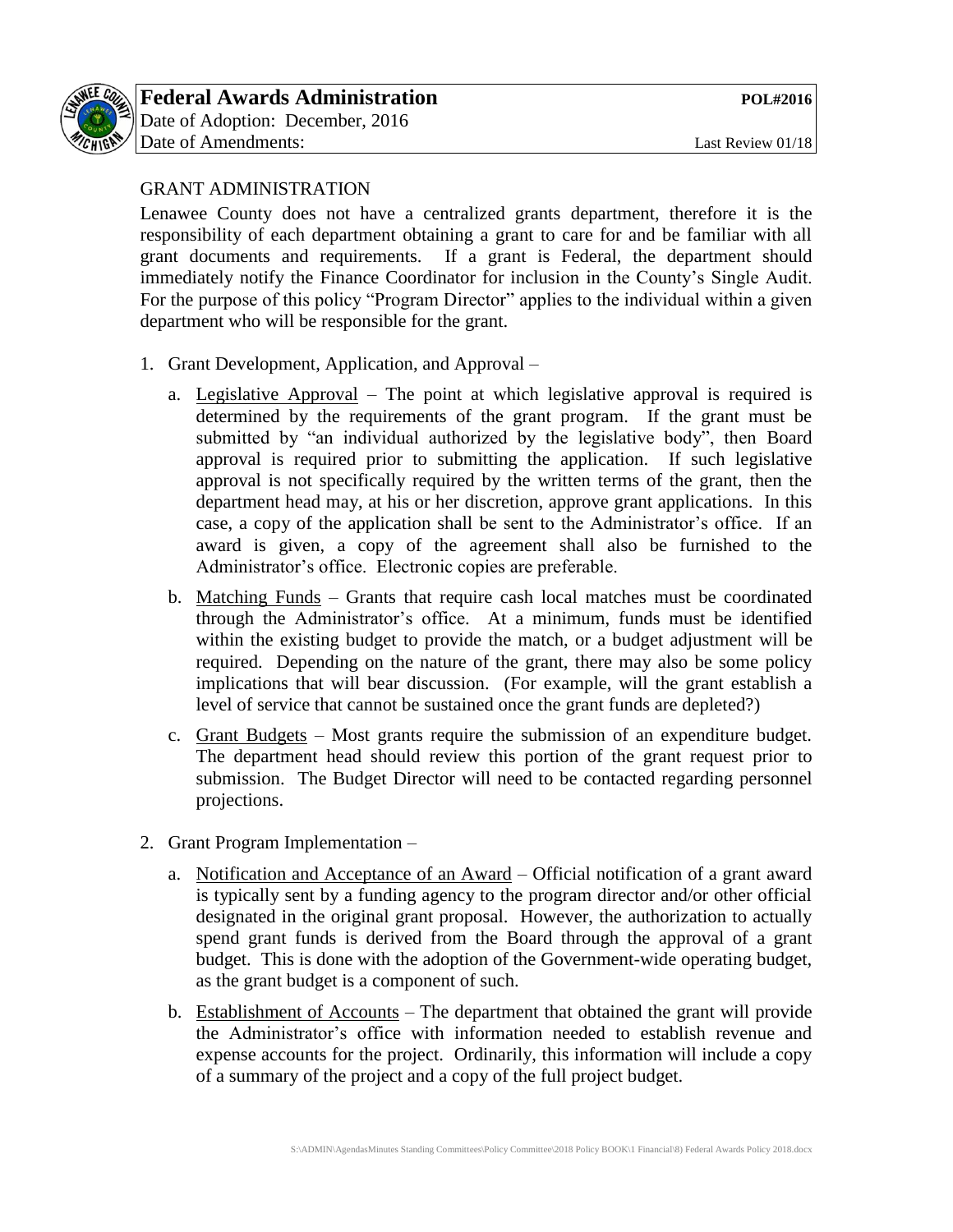- c. Purchasing Guidelines All other Government purchasing and procurement guidelines apply to the expenditure of grant funds. The use of grant funds does not exempt any purchase from normal purchasing requirements. All typical paperwork and bidding requirements apply. All normal staff approvals apply. When in doubt, the Program Director should contact the Administrator's office for further assistance.
- 3. Financial and Budgetary Compliance
	- a. Monitoring Grant Funds Departments may use some internal mechanism (such as a spreadsheet) to monitor grant revenues, expenditures and budgetary compliance, however all such financial information will also be maintained in the County's finance software at some level. The finance software is considered to be Lenawee County's "official" accounting system. Ultimately, the information in this system is what will be audited and used to report to governing boards, not information obtained from offline spreadsheets. Program Directors are strongly encouraged to use inquiries and reports generated directly from the finance software to aide in grant tracking. If any "off-system" accounting records are maintained, it is the responsibility of the Program Director to ensure that the program's internal records agree to the County's accounting system.
	- b. Fiscal Years Occasionally, the fiscal year for the granting agency will not coincide with the County's fiscal year. This may require adjustments to the internal budget accounts and interim financial reports as well as special handling during fiscal year-end close. It is the responsibility of the department head to oversee grant budgets within his/her department and to bring such discrepancies to the attention of the Administrator's office at the time the grant accounts are established.
	- c. Grant Budgets When the accounting structure for a grant is designed, it will include the budget that was prepared when the grant application was submitted. The terms of each specific grant will dictate whether any budget transfers between budgeted line items will be permitted. In no case will the Program Director be authorized to exceed the total budget authority provided by the grant.

If grant funds have not been totally expended by fiscal year-end, it is the responsibility of the Program Director to notify the Budget Director that budget funds need to be carried forward to the new fiscal year, and to confirm the amounts of such carry-forwards. This can be done during the County's normal annual budgeting process. Carry-forwards of grant funds will be subjected to maximum allowable amounts/percentages based on the grant award agreement and/or the Uniform Guidance compliance supplement.

d. Capital Assets – Lenawee County is responsible for maintaining an inventory of assets purchased with grant monies. The County is accountable for them and must make them physically available for inspection during any audit. The Finance Coordinator must be notified immediately of any sale of these assets.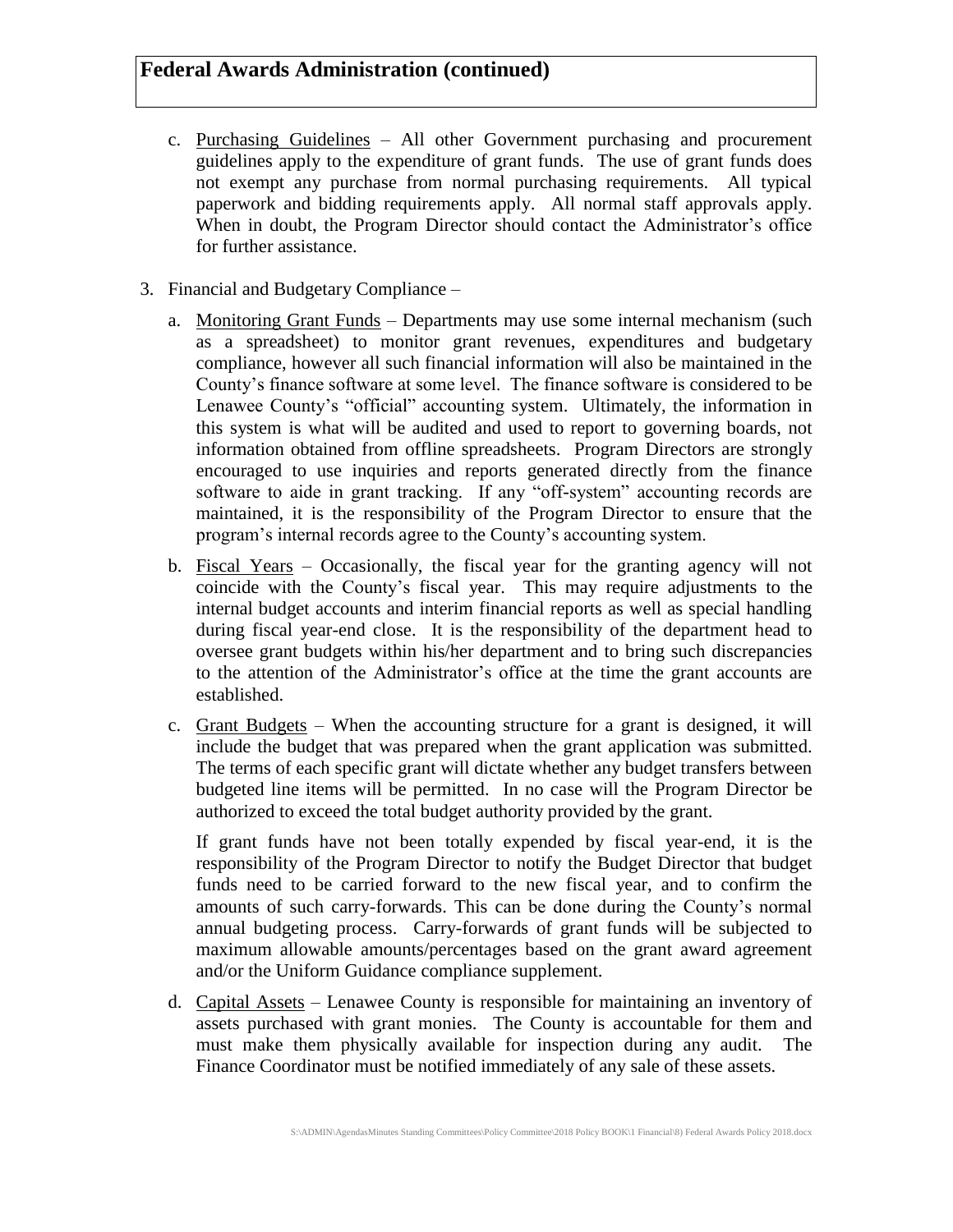Customarily, the proceeds of the sale can only be used on the grant program that purchased them. In most cases, specific governing regulations can be found in the original grant.

The individual department overseeing the grant will coordinate this requirement. All transactions that involve the acquisition or disposal of grant funded fixed assets must be immediately brought to the attention of the Finance Coordinator.

- 4. Record Keeping
	- a. Audit Workpapers The County's external auditors audit all grants at the end of each fiscal year. The department who obtained the grant will prepare the required audit workpapers. These will then need to be sent to the Finance Coordinator within a reasonable time following year end.
	- b. Record Keeping Requirements Grant record keeping requirements may vary substantially from one granting agency to another. Consequently, a clear understanding of these grant requirements at the beginning of the grant process is vital. The Program Director within a department applying for a grant will maintain copies of all grant draw requests, and approved grant agreements (including budgets).

#### **Uniform Guidance Compliance Supplement - General Information**

**Board Policies.** The following financial policies have been separately reviewed and approved by the Board of Commissioners. These policies may be incorporated into this document by reference. All of the policies below are applicable to Federal grants where appropriate:

- **Accounts Payable Guidelines**
- **ACH Policy**
- **Bidding Policy**
- **Bond and Annexation Policy**
- **Contracts – Designate Signatory**
- **Credit Card Acceptance Policy**
- **Credit Card Issuance Policy**
- **Fixed Assets Policy**
- **Illegal or Unauthorized Expenditures**
- **Insurance Settlement Policy**
- **Investment Policy**
- **Printing and Purchasing Policy**
- **Travel Reimbursement Guidelines**
- **Sales Tax Exemption Reimbursements**
- **Vouchers - Documentation**

Please see our website for a full listing of policies.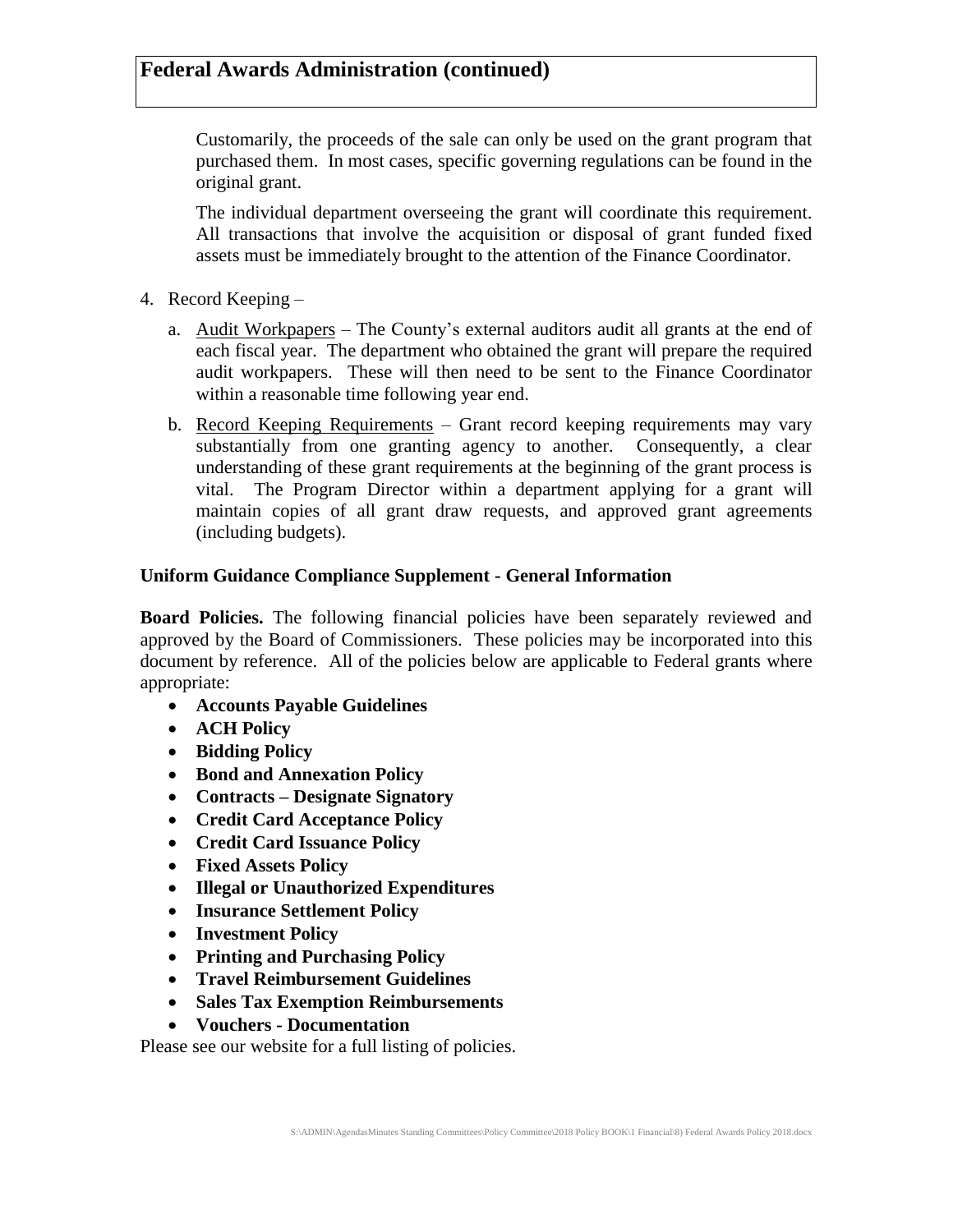### **Uniform Guidance Compliance Supplement - Activities Allowed/Unallowed and Allowable Costs/Cost Principles**

The requirements for allowable costs/cost principles are contained in the Uniform Guidance, program legislation, Federal awarding agency regulations, and the terms and conditions or the award.

In order to ensure compliance with these requirements, Lenawee County has implemented the following policies and procedures:

- 1. All grant expenditures will be in compliance with the Uniform Guidance, State law, County Government policy, and the provisions of the grant award agreement will also be considered in determining allowability. Grant funds will only be used for expenditures that considered reasonable and necessary for the administration of the program.
- 2. Grant expenditures will be approved by the department head when the bill or invoice is received. The terms and conditions of the Federal Award will be considered when approving. The approval will be evidenced by an electronic approval in the finance software. Accounts payable disbursements will not be processed for payment by until necessary approval has been obtained.
- 3. Payroll costs will be documented in accordance with the Uniform Guidance. Specifically, compensation for personal services will be will be handled as set out in §200.430 and compensation for fringe benefits will follow §200.431 of the Uniform Guidance.
- 4. An indirect cost rate will only be charged to the grant to the extent that it was specifically approved through the grant budget/agreement.

## **Uniform Guidance Compliance Supplement - Cash Management**

Source of Governing Requirements – The requirements for cash management are contained in the Uniform Guidance, program legislation, Federal awarding agency regulations, and the terms and conditions or the award.

In order to ensure compliance with these requirements, Lenawee County has implemented the following policies and procedures:

- 1. Most of the County's grants are awarded on a reimbursement basis. As such, program costs will be expended and disbursed prior to requesting reimbursement from the grantor agency. If Federal grant funds are received first, care will be taken in order to minimize the time elapsing between receipt of Federal funds and disbursement to contractors/employees/subrecipients according to §200.302 (6) of the Uniform Guidance.
- 2. Cash draws will be initiated by the Program Director who will determine the appropriate draw amount. Documentation of how this amount was determined will be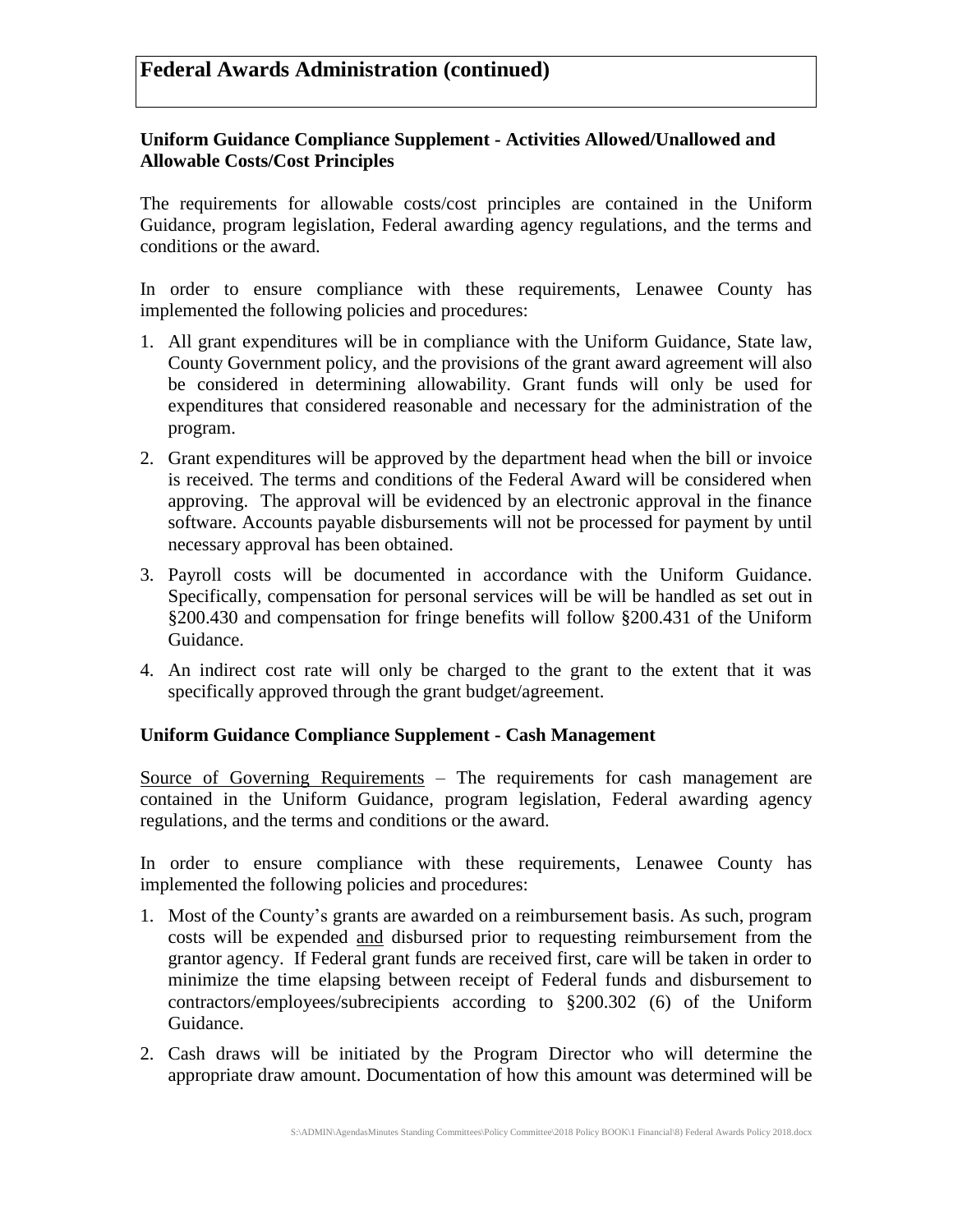retained. Payments and travel costs will be handled in a manner consistent with the County's existing Accounts Payable policies and in accordance with §200.305 (payments) and §200.474 (travel costs) of the Uniform Guidance.

- 3. The physical draw of cash will be processed in the County's finance software, New World ERP, or through the means prescribed by the grant agreement for other awards.
- 4. Supporting documentation or a copy of the cash draw paperwork will be filed along with the approved paperwork described above and retained for audit purposes.

#### **Uniform Guidance Compliance Supplement - Eligibility**

Source of Governing Requirements – The requirements for eligibility are contained in program legislation, Federal awarding agency regulations, and the terms and conditions of the award.

**Additional Policies and Procedures.** The following policies and procedures will also be applied, to the extent that they do not conflict with or contradict the existing Board policies listed on page 3:

- 1. Federal grants will only benefit those individuals and/or groups of participants that are deemed to be eligible.
- 2. Initial eligibility determinations will be made by the Program Director based on the grant award/contract. Sufficient documentation to support these determinations will be retained and made available to administration, auditors, and pass-through or grantor agencies, upon request. It is the department's responsibility to maintain complete, accurate, and organized records to support eligibility determinations.

### **Uniform Guidance Compliance Supplement - Equipment and Real Property Management**

Source of Governing Requirements – The requirements for equipment are contained in the Uniform Guidance, program legislation, Federal awarding agency regulations, and the terms and conditions of the award.

**Additional Policies and Procedures.** The following policies and procedures will also be applied, to the extent that they do not conflict with or contradict the existing Board policies listed on page 3:

In order to ensure compliance with these requirements, Lenawee County has implemented the following policies and procedures:

1. All equipment will be used in the program for which it was acquired or, when appropriate, other Federal programs.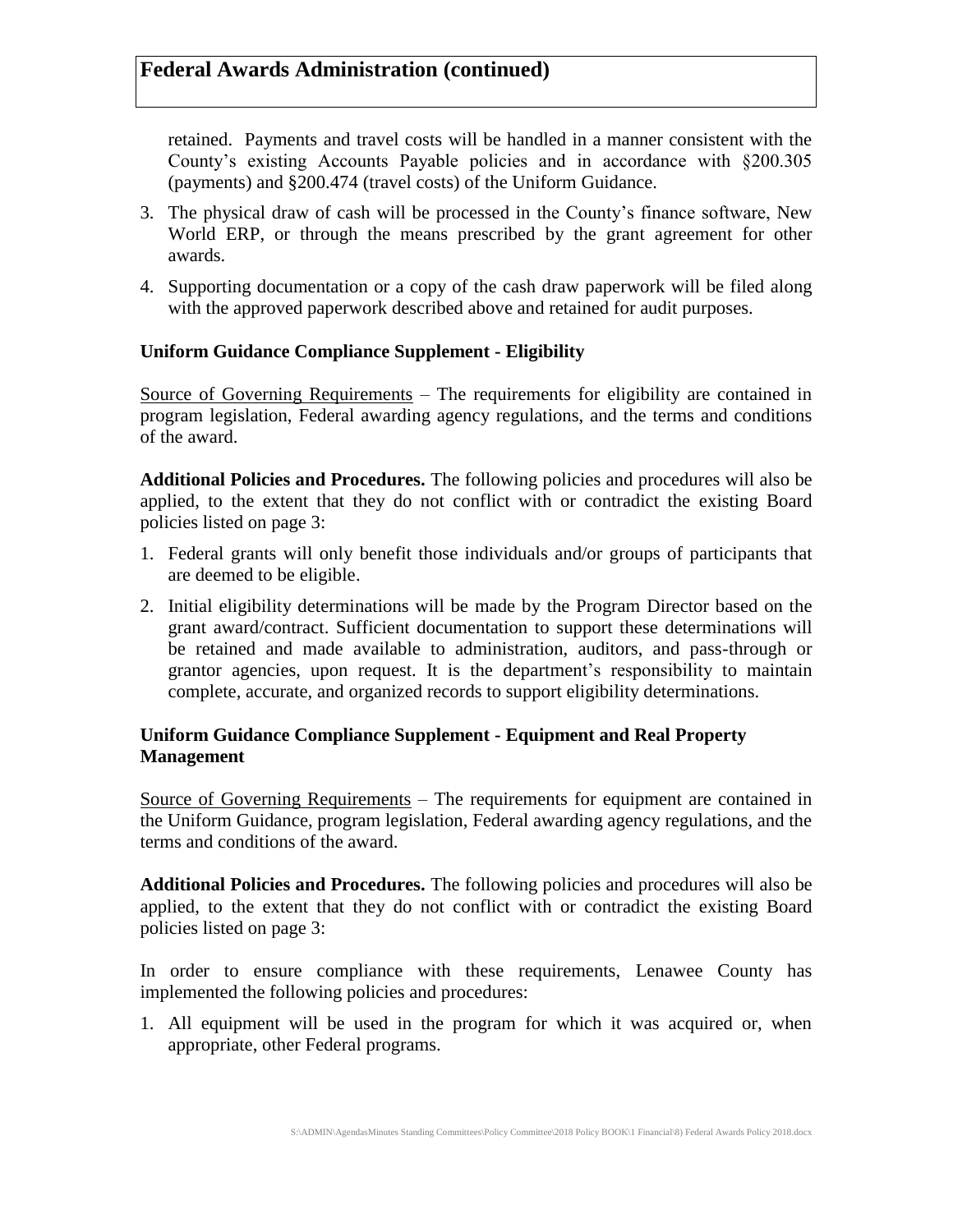- 2. When required, purchases of equipment will be pre-approved by the grantor or passthrough agency. The Program Director will be responsible for ensuring that equipment purchases have been previously approved, if required, and will retain evidence of this approval.
- 3. Property/Equipment records will be maintained, a physical physical inventory shall be taken every two years, and an appropriate system shall be used to safeguard assets.
- 4. When assets with a current per unit fair market value of \$5,000 or more are no longer needed for a Federal program, a request for written guidance shall be made from the grantor agency as to what to do with the property/equipment prior to sale or relocation. The County shall abide with the requirements set out in §200.311 and §200.313 of the Uniform Guidance in this regard. If a sale will take place, proper procedures shall be used to provide for competition to the extent practical and result in the highest possible return.

## **Uniform Guidance Compliance Supplement - Matching, Level of Effort and Earmarking**

Source of Governing Requirements – The requirements for matching are contained in the Uniform Guidance, program legislation, Federal awarding agency regulations, and the terms and conditions of the award. The requirements for level of effort and earmarking are contained in program legislation, Federal awarding agency regulations, and the terms and conditions of the award.

Lenawee County defines "matching", "level of effort", and "earmarking" consistent with the definitions of the Uniform Guidance Compliance Supplement:

*Matching* or cost sharing includes requirements to provide contributions (usually non-Federal) or a specified amount or percentage of match Federal awards. Matching may be in the form of allowable costs incurred or in-kind contributions (including third-party inkind contributions).

*Level of effort* includes requirements for (a) a specified level of service to be provided from period to period, (b) a specified level of expenditures from non-Federal or Federal sources for specified activities to be maintained from period to period, and (c) Federal funds to supplement and not supplant non-Federal funding of services.

*Earmarking* includes requirements that specify the minimum and/or maximum amount of percentage of the program's funding that must/may be used for specified activities, including funds provided to subrecipients. Earmarking may also be specified in relation to the types of participants covered.

In order to ensure compliance with these requirements, the County has implemented the following policies and procedures: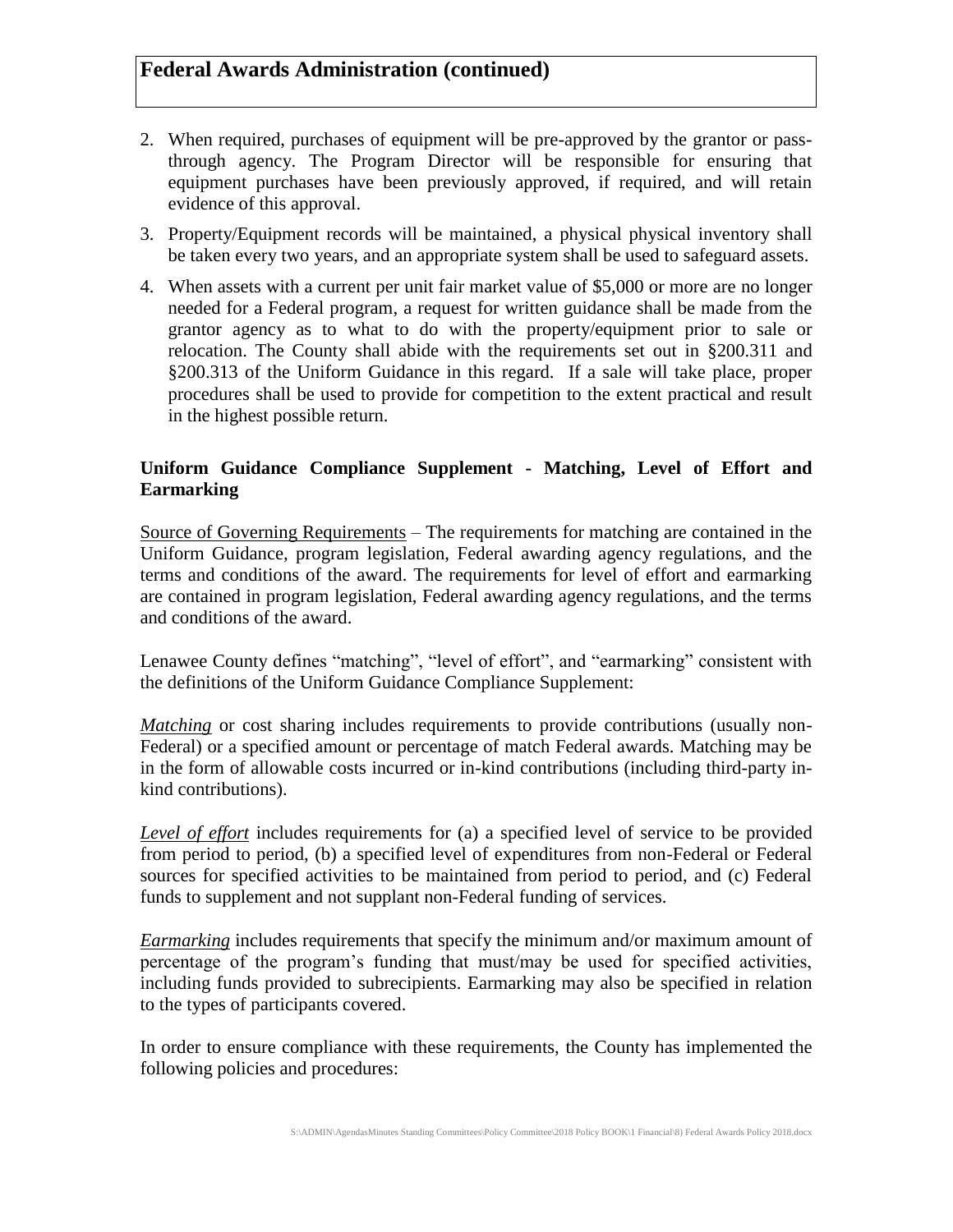- 1. Compliance with matching, level of effort, and earmarking requirements will be the responsibility of Program Director.
- 2. Adequate documentation will be maintained to support compliance with matching, level of effort, and earmarking requirements. Such information will be made available to administration, auditors, and pass-through or grantor agencies, as requested.

### **Uniform Guidance Compliance Supplement - Period of Performance**

Source of Governing Requirements – The requirements for period of performance of Federal funds are contained in the Uniform Guidance, program legislation, Federal awarding agency regulations, and the terms and conditions of the award.

In order to ensure compliance with these requirements, Lenawee County has implemented the following policies and procedures:

- 1. Costs will be charged to an award only if the obligation was incurred during the funding period (unless pre-approved by the Federal awarding agency or pass-through grantor agency).
- 2. All obligations will be liquidated no later than 90 days after the end of the funding period (or as specified by program legislation).
- 3. Compliance with period of performance requirements will initially be assigned to the Program Director. All AP disbursements are subject to the review and approval of accounts payable staff and the committee as part of the payment process.

### **Uniform Guidance Compliance Supplement - Procurement, Suspension and Debarment**

Source of Governing Requirements – The requirements for procurement are contained in the Uniform Guidance, program legislation, Federal awarding agency regulations, and the terms and conditions of the award.

The requirements for suspension and debarment are contained OMB guidance in 2 CFR part 180, which implements Executive Orders 12549 and 12689, Debarment and Suspension; Federal agency regulations in 2 CFR implementing the OMB guidance; the Uniform Guidance; program legislation; Federal awarding agency regulations; and the terms and conditions of the award.

In order to ensure compliance with these requirements, Lenawee County has implemented the following policies and procedures:

1. Purchasing and procurement related to Federal grants will be subject to the general policies and procedures of the County. (See County Bidding Policy.)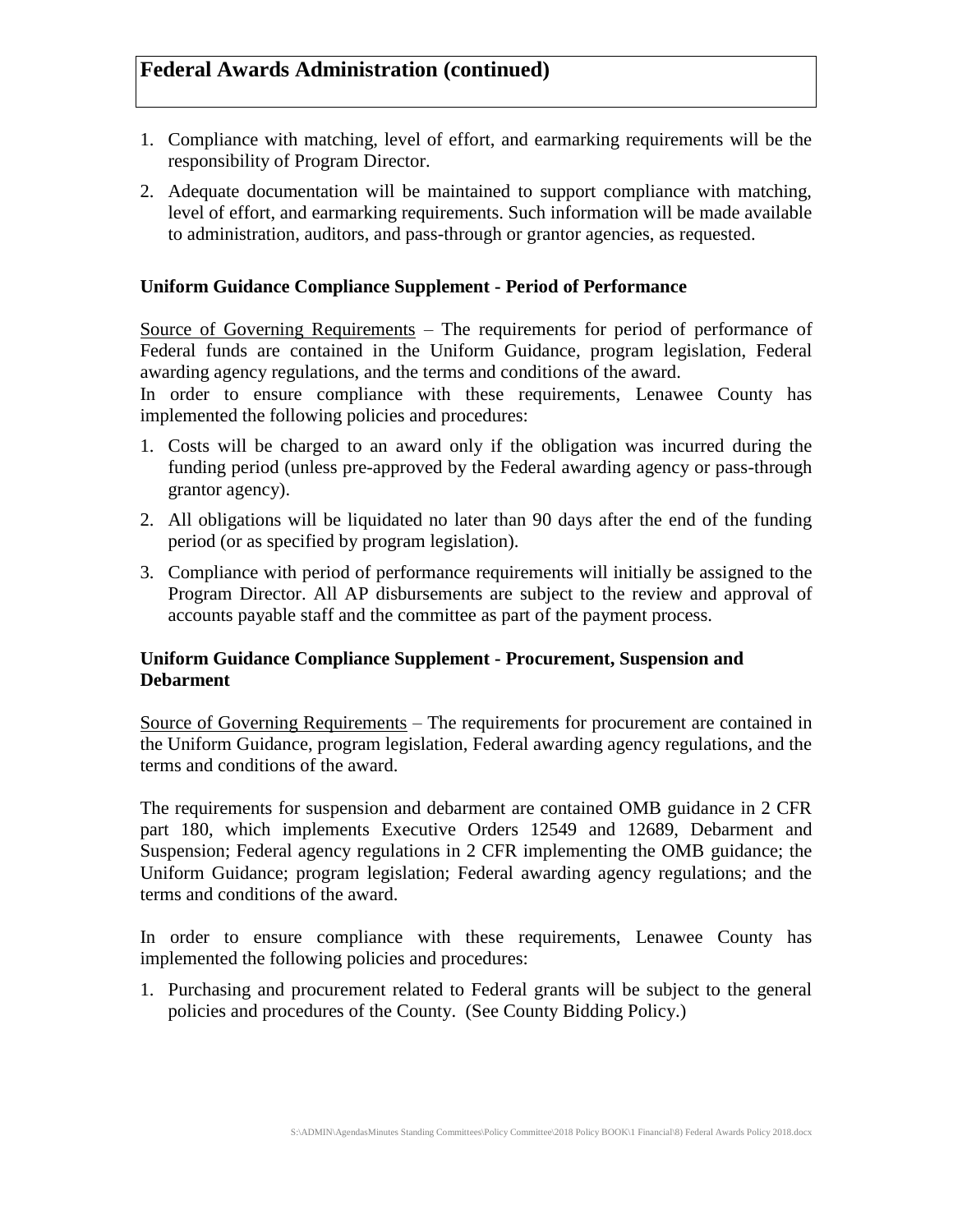- 2. Contract files will document the significant history of the procurement, including the rationale for the method of procurement, selection of the contract type, contractor selection or rejection, and the basis of contract price.
- 3. Procurement will provide for full and open competition.
- 4. No employee, officer, or agent may participate in the selection, award, or administration of a contract supported by a Federal award if he or she has a real or apparent conflict of interest. Such a conflict of interest would arise when the employee, officer, or agent, any member of his or her immediate family, his or her partner, or an organization which employs or is about to employ any of the parties indicated herein, has a financial or other interest in or a tangible personal benefit from a firm considered for a contract. The officers, employees, and agents can neither solicit nor accept gratuities, favors, or anything of monetary value from contractors or parties to subcontracts. If the financial interest is not substantial or the gift is an unsolicited item of nominal value, no further action will be taken. However, disciplinary actions will be applied for violations of such standards otherwise.
- 5. The County will avoid acquisition of unnecessary or duplicative items. Consideration will be given to consolidating or breaking out procurements to obtain a more economical purchase. Where appropriate, an analysis will be made of lease versus purchase alternatives, and any other appropriate analysis to determine the most economical approach. The County will also analyze other means, as described in §200.318 of the Uniform Guidance, in order to ensure appropriate and economic acquisitions.
- 6. The Government is prohibited from contracting with or making subawards under covered transactions to parties that are suspended or debarred or whose principals are suspended or debarred.

"Covered transactions" include those procurement contracts for goods and services awarded under a nonprocurement transaction (i.e., grant or cooperative agreement) that are expected to equal or exceed \$20,000 or meet certain other specified criteria. All nonprocurement transactions (i.e., subawards to subrecipients), irrespective of award amount, are considered covered transactions.

- 7. Lenawee County will include a suspension/debarment clause in all written contracts in which the vendor/contractor will certify that it is not suspended or debarred. The contract will also contain language requiring the vendor/contractor to notify the Government immediately upon becoming suspended or debarred. This will serve as adequate documentation as long as the contract remains in effect.
- 8. The Program Director or designee will be responsible for running a year-to-date transaction report from the County's accounting system. Any vendor with accumulated transactions equaling or exceeding \$20,000 that is not subject to a written contract including a suspension/debarment clause or for which a signed statement or suspension or debarment is not on file will be subject to additional procedures. The Program Director or designee will check the Excluded Parties List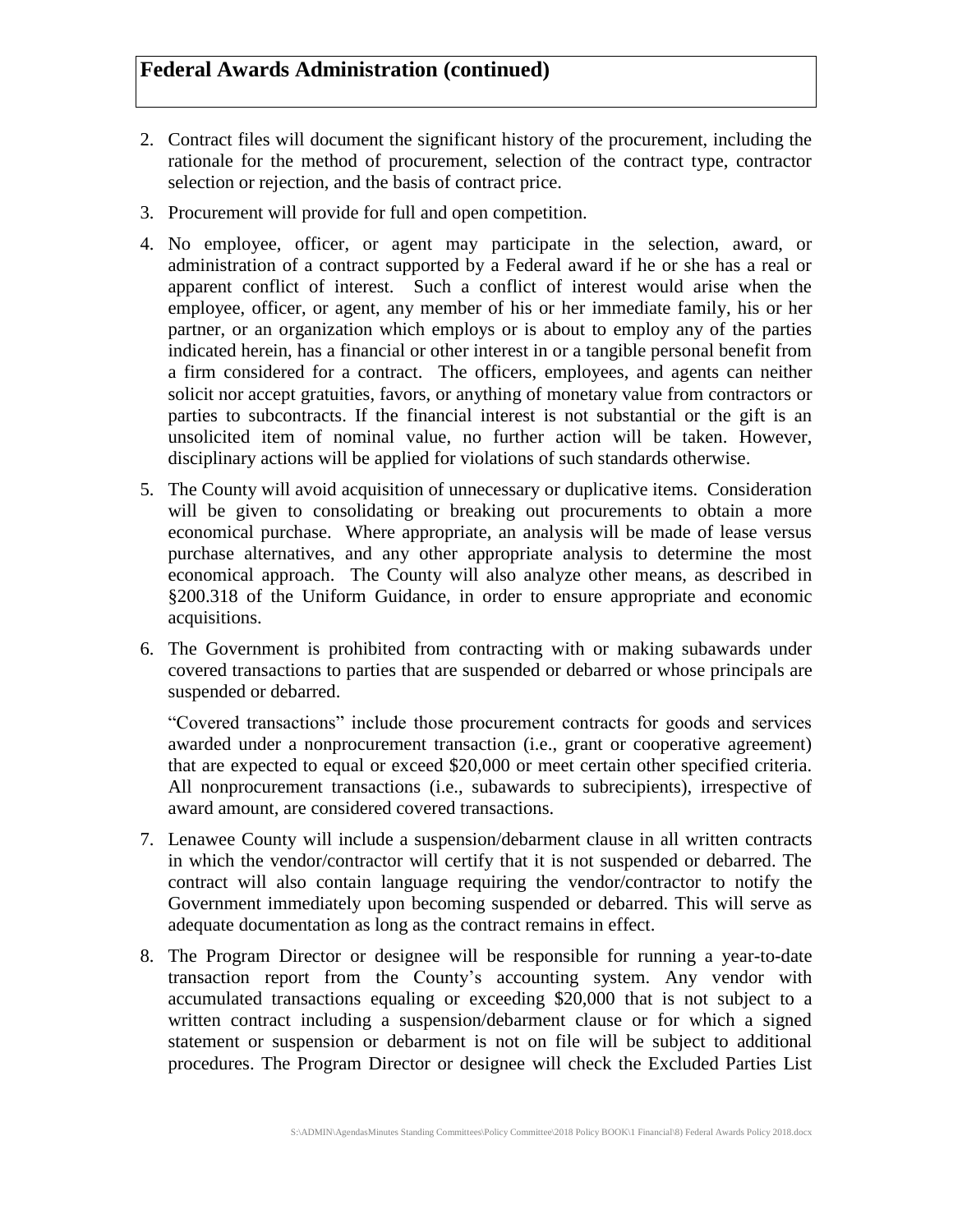System (EPLS) maintained by the General Services Administration (GSA) for the vendor name. A potential match will be followed-up on immediately. Each vendor searched on EPLS will be initialed on the vendor transaction report and the report will be signed and dated on the first or last page. The vendor transaction report will be retained as evidence of the control.

- 9. If a vendor is found to be suspended or debarred, the County will immediately cease to do business with this vendor.
- 10. Executed contracts and signed quarterly vendor transaction history reports will be retained and filed by the Program Director.

#### **Uniform Guidance Compliance Supplement - Program Income**

Source of Governing Requirements – The requirements for program income are found in the Uniform Guidance, program legislation, Federal awarding agency regulations, and the terms and conditions of the award.

In order to ensure compliance with these requirements, Lenawee County has implemented the following policies and procedures:

- 1. Program income will include (but will not be limited to): income from fees for services performed, the use or rental of real or personal property acquired with grant funds, the sale of commodities or items fabricated under a grant agreement, and payments of principal and interest on loans made with grant funds. It will not include interest on grant funds unless otherwise provided in the Federal awarding agency regulations or terms and conditions of the award.
- 2. The County will allow program income to be used in one of three methods:
	- a. Deducted from outlays
	- b. Added to the project budget
	- c. Used to meet matching requirements

Absent specific guidance in the Federal awarding agency regulations or the terms and conditions of the award, program income shall be deducted from program outlays.

3. Program income, when applicable, will be accounted for as a revenue source in the same program code (whether it be division or project in New World ERP) as the Federal grant.

## **Uniform Guidance Compliance Supplement - Reporting**

Source of Governing Requirements – Reporting requirements are contained in the following documents:

Uniform Guidance, Performance reporting, 2 CFR section 215, Performance reporting, 2 CFR section 215.51, program legislation, ARRA (and the previously listed OMB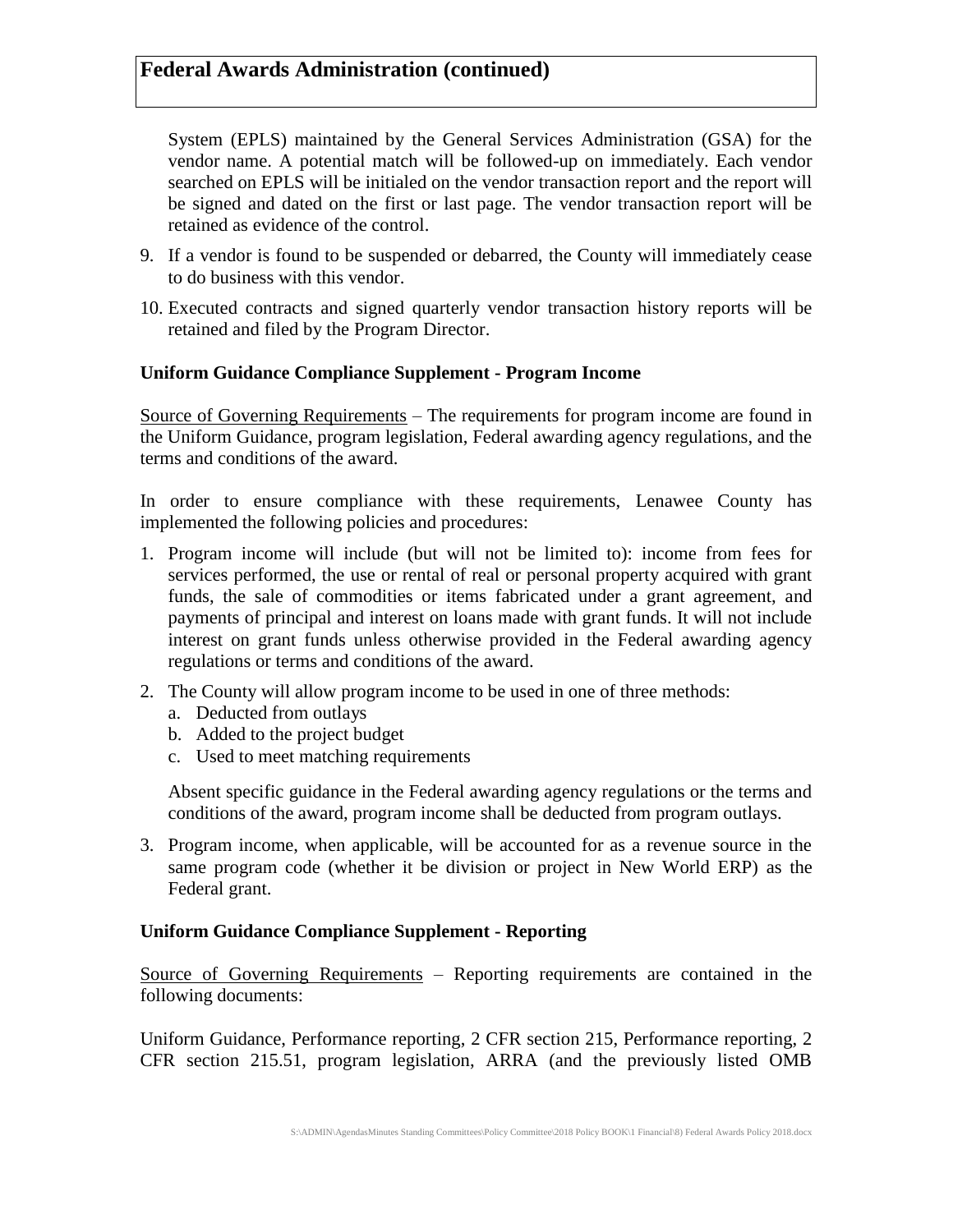documents and future additional OMB guidance documents that may be issued), the Transparency Act, implementing requirements in 2 CFR part 170 and the FAR, and previously listed OMB guidance documents, Federal awarding agency regulations, and the terms and conditions of the award.

In order to ensure compliance with these requirements, Lenawee County has implemented the following policies and procedures:

- 1. Reports will be submitted in the required frequency and within the required deadlines.
- 2. Reports will be completed using the standard forms (as applicable) and method of delivery (i.e., e-mail, grantor website, postal service, etc.).
- 3. Regardless of the method of report delivery, a copy of the submitted report will be retained along with any documentation necessary to support the data in the report. The report will evidence the date of submission in order to document compliance with timeliness requirements. This may be done either physically or electronically.
- 4. Financial reports will always be prepared based on the general ledger using the required basis of accounting (i.e., cash or accrual). In cases where financial data is tracked outside of the accounting system (such as in spreadsheets or paper ledgers), this information will be reconciled to the general ledger prior to report submission.
- 5. Any report with financial-related data will either be prepared or reviewed by the Program Director and will have the appropriate review based on specific grant guidelines.
- 6. Preparation of reports will be the responsibility of Program Director. All reports (whether financial, performance, or special) must be reviewed and approved (as applicable) prior to submission. This will be evidenced by either physical signatures or electronic timestamps of approval.
- 7. Copies of submitted reports with preparer and reviewer signatures and data will be filed with supporting documentation and any follow-up correspondence from the grantor or pass-through agency. Copies of all such reports will be made available to administration, auditors, and pass-through or grantor agencies, as requested.

## **Uniform Guidance Compliance Supplement – Subrecipient Monitoring**

Source of Governing Requirements – The requirements for subrecipient monitoring are contained in 31 USC 7502(f)(2)(B) (Single Audit Act Amendments of 1996 (Pub. L. No. 104-156)), Uniform Guidance, program legislation, 2 CFR parts 25 and 170, and 48 CFR parts 4, 42, and 52 Federal awarding agency regulations, and the terms and conditions of the award.

The County will review and oversee subrecipient activity and obtain a copy of their single audit. Other oversight processes and procedures will be established on a case by case basis, dependent on grant requirements and the level of activity of the subrecipient.